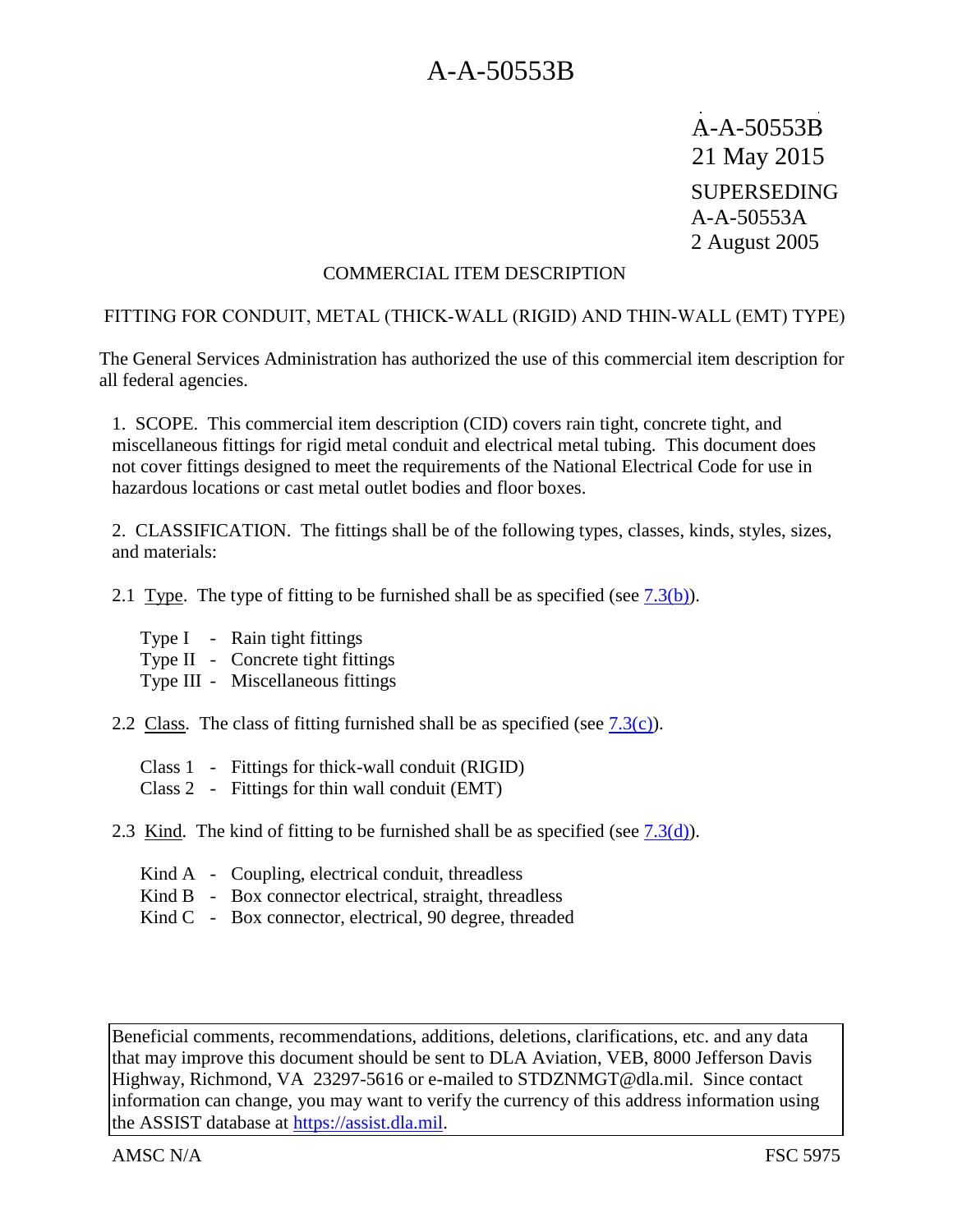- Kind D Box, connector, electrical, 45 degree, threaded
- Kind E Box connector, electrical, 90 degree, threadless
- Kind F Box, connector, electrical, 45 degree, threadless
- Kind G Union, electrical conduit
- Kind H Adapter, electrical conduit
- Kind J Offset connector, electrical conduit, threaded
- Kind K Coupling, electrical conduit, threaded
- Kind L Box connector, electrical, straight with single locknut
- Kind M Deleted
- Kind N Deleted
- Kind P Locknut, electrical conduit
- Kind Q Bushing, electrical conduit, metal
- Kind R Bushing, electrical conduit, non-metallic
- Kind S Bushing, electrical conductor, non-metallic
- Kind T Chase nipple, conduit, metal
- Kind U Bushing, electrical conduit, metal
- Kind  $X Box$  connector, (hub), electrical, straight, threaded
- Kind Y Offset connector, electrical conduit
- 2.4 Style. The style of fitting to be furnished shall be as specified (see  $(7.3(e))$ ).
	- Style 1 Un-insulated
	- Style 2 With insulated throat
	- Style 3 Enlarger
	- Style 4 Reducer
	- Style 5 External to internal
	- Style 6 External to external
- 2.5 Size. The size of fitting to be furnished shall be as listed in table I (see  $7.4(f)$ ).

| Size | Size (inches) |                |  |  |  |
|------|---------------|----------------|--|--|--|
| code | Decimal       | Fractional     |  |  |  |
| 01   | 0.50          | 1/2            |  |  |  |
| 02   | 0.75          | 3/4            |  |  |  |
| 03   | 1.00          | 1              |  |  |  |
| 04   | 1.25          | $1 - 1/4$      |  |  |  |
| 05   | 1.50          | $1 - 1/2$      |  |  |  |
| 06   | 2.00          | $\overline{2}$ |  |  |  |
| 07   | 2.50          | $2 - 1/2$      |  |  |  |
| 08   | 3.00          | 3              |  |  |  |
| 09   | 3.50          | $3 - 1/2$      |  |  |  |
| 10   | 4.00          |                |  |  |  |

TABLE I. Fitting sizes.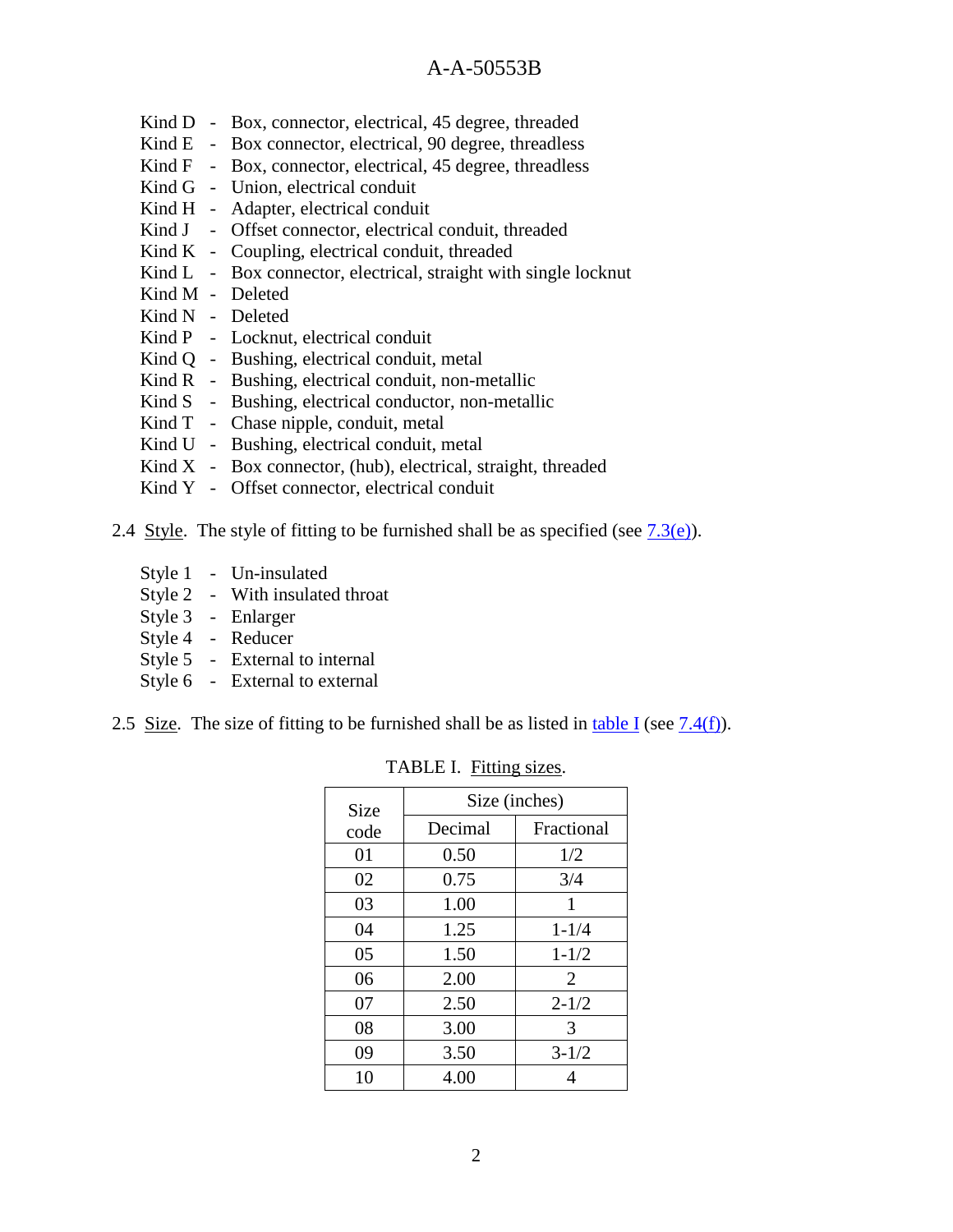| Material<br>code | Material       |  |  |  |  |
|------------------|----------------|--|--|--|--|
|                  |                |  |  |  |  |
| A                | Aluminum alloy |  |  |  |  |
| C                | Cast iron      |  |  |  |  |
| М                | Malleable iron |  |  |  |  |
| N                | Non-metallic   |  |  |  |  |
| S                | Steel          |  |  |  |  |
| 7.               | Zinc alloy     |  |  |  |  |

TABLE II. Fitting materials.

2.6 Material. The fitting material shall be as listed in table II (see  $7.4(g)$ ).

# 3. SALIENT CHARACTERISTICS

3.1 Materials. Materials used shall be free from defects that would adversely affect the performance or maintainability of individual components or of the overall assembly. Fittings and component parts of the fittings shall be made of steel, malleable iron, cast iron, or non-ferrous metals as specified. Fittings made from die-cast zinc material shall conform to ASTM B86, "Standard Specification for Zinc and Zinc-Aluminum (ZA) Alloy Foundry and Die Castings".

3.2 Electrical characteristics. The fittings shall conform to the requirements of Underwriters Laboratories (UL) standards for safety UL 467, "Grounding and Bonding Equipment", and UL 514B, "Fittings for Cable and Conduit", as applicable.

3.3 Electrical continuity. Fittings shall join with other parts of the raceway system in such a manner as to provide continuous electrical conductivity when tested for electrical continuity.

3.4 Grounding and bonding. Fittings and accessories shall conform to the requirements of UL 467, as applicable.

3.5 Interchangeability. All fittings of the same classification shall be identical to the extent necessary to insure interchangeability of component parts, assemblies, accessories, and spare parts.

#### 4. REGULATORY REQUIREMENTS

4.1 Recovered materials. The offeror/contractor is encouraged to use recovered materials to the maximum extent practicable, in accordance with paragraph 23.403 of the Federal Acquisition Regulation (FAR).

4.2 Metric products. Products manufactured to metric dimensions will be considered on an equal basis with those manufactured using inch-pound units provided they fall within the specified tolerances using conversion tables contained in FED-STD-376, "Preferred Metric Units for General Use by the Federal Government", and all other requirements of this CID including form, fit, and function are met.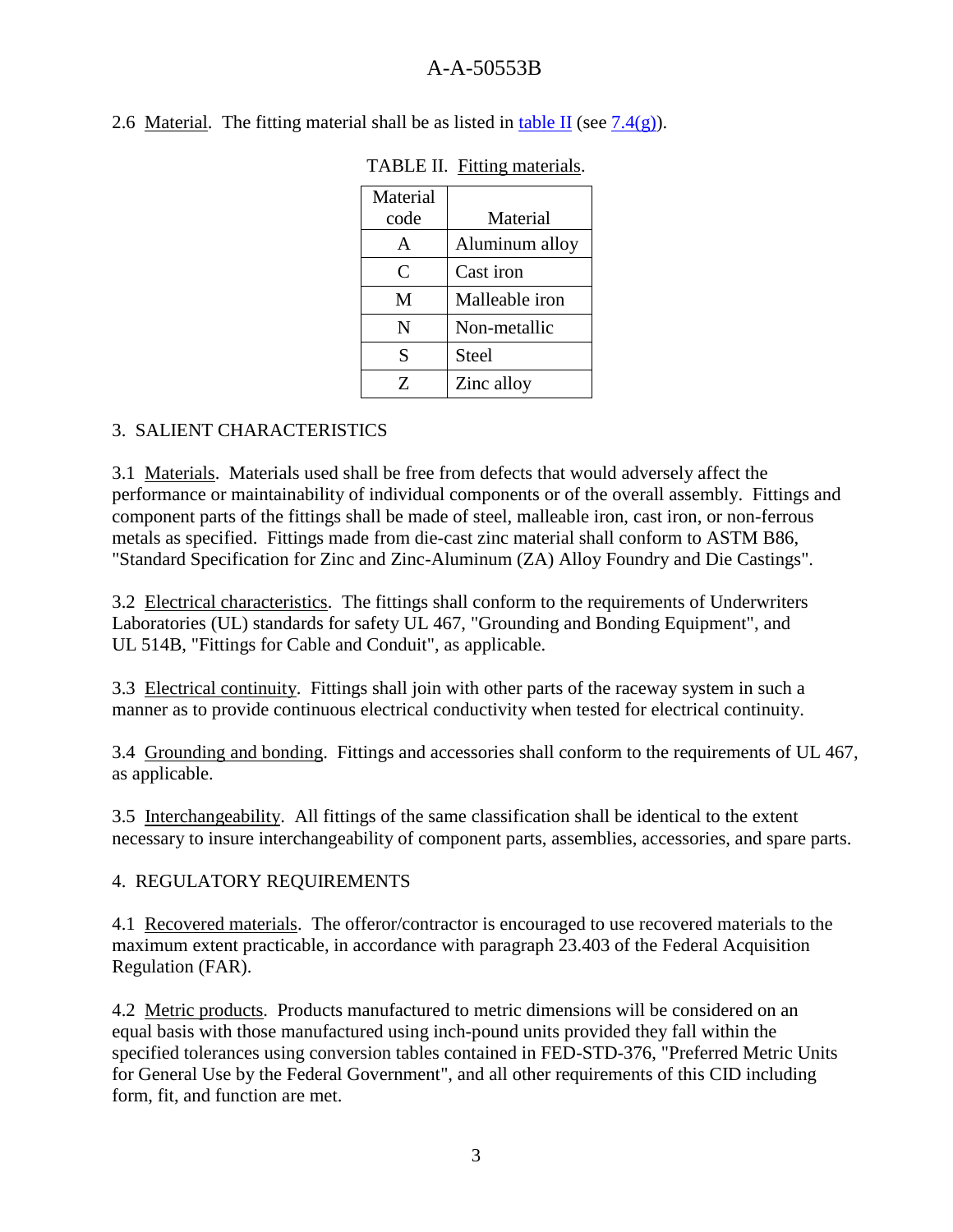## 5. PRODUCT CONFORMANCE PROVISIONS

5.1 Product conformance. The products provided shall meet the salient characteristics of this CID, conform to the producer's own drawings, specifications, standards, and quality assurance practices, and be the same product offered for sale in the commercial marketplace. The government reserves the right to require proof of such conformance.

5.2 Market acceptability. The product offered must have been previously sold either to the government or on the commercial market.

## 6. PACKAGING

6.1 Preservation, packing, and marking. Preservation, packing, and marking shall be as specified in the acquisition order (see  $7.3(h)$ ).

## 7. NOTES

7.1 Part or identification number (PIN). The following PIN procedure is for government purposes and does not constitute a requirement for the contractor.



Example of reference part number: AA50553 - 11D203Z identifies a type I rain tight fitting, thick wall conduit, threaded 45 degree electrical connector box, insulated throat, 1-inch, made of zinc alloy.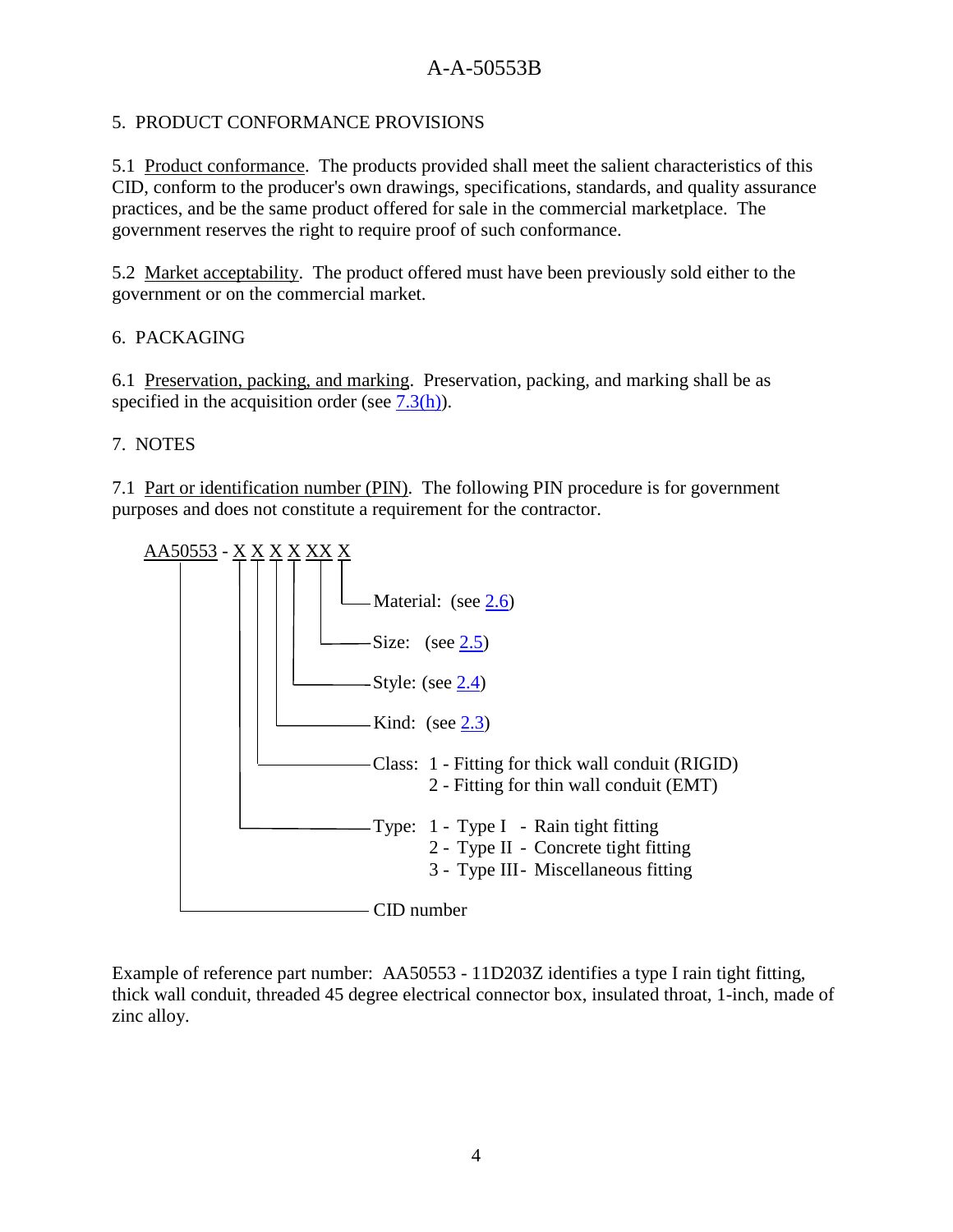#### 7.2 Sources of documents.

7.2.1 Copies of ASTM International documents are available online at http://www.astm.org.

7.2.2 Copies of Underwriters Laboratories (UL) documents are available online at http://ul.com.

7.2.3 Copies of the Federal Acquisition Regulation (FAR) are available online at http://www.access.gpo.gov.

#### 7.3 Ordering data. The acquisition order should specify the following:

- a. CID document number, revision, and CID PIN.
- b. Type of fitting (see 2.1).
- c. Class of fitting (see  $2.2$ ).
- d. Kind of fitting (see  $2.3$ ).
- e. Style of fitting (see 2.4).
- f. Size of fitting (see 2.5).
- g. Fitting material (see 2.6).
- h. Preservation, packing, and marking (see  $6.1$ ).

7.4 Configurations. The fittings are typically available in the configurations listed in table III.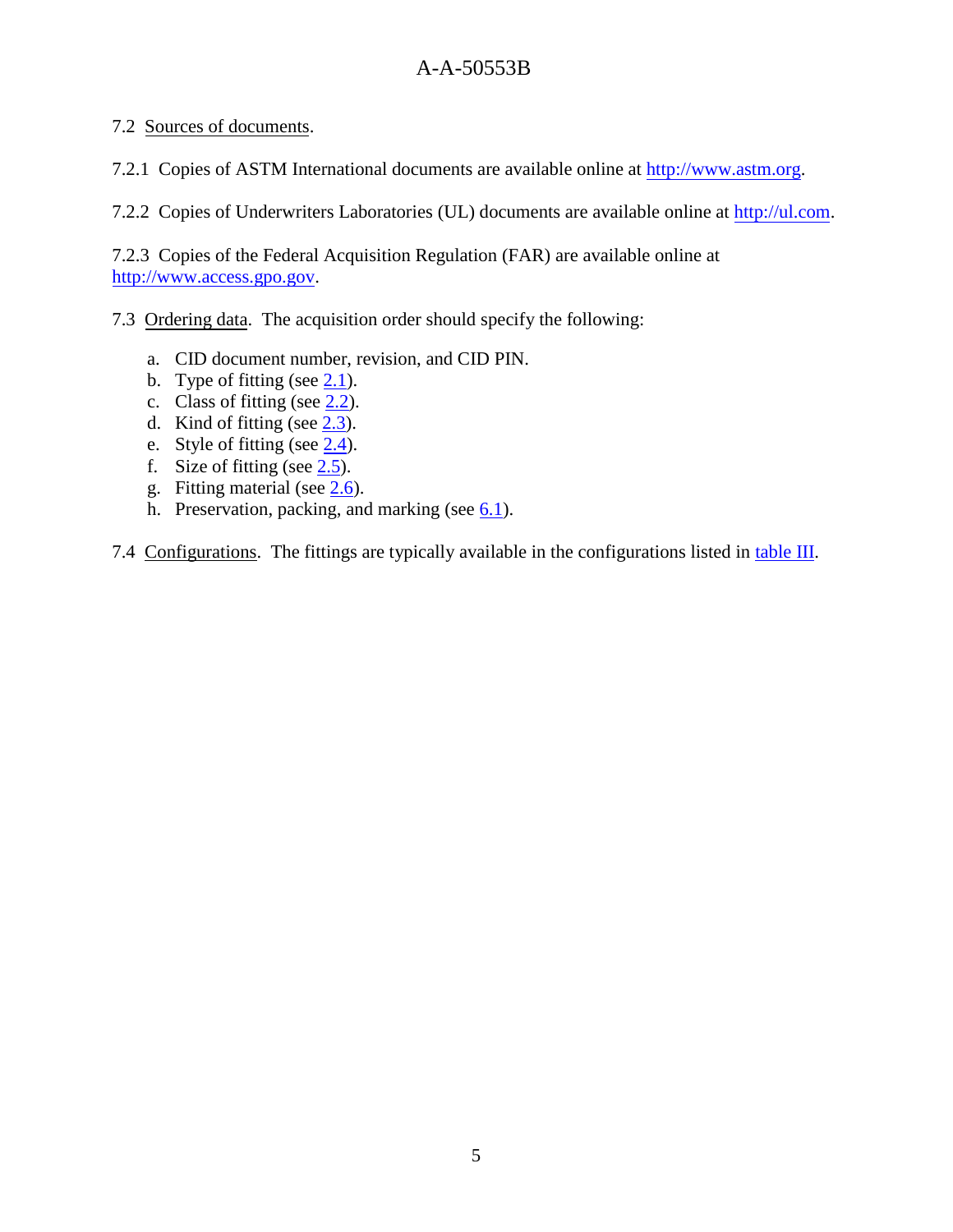|                  |                            | Threaded             |        |         |         |         |                     |
|------------------|----------------------------|----------------------|--------|---------|---------|---------|---------------------|
|                  |                            | (Td)                 |        |         |         |         |                     |
|                  |                            | <b>or</b>            |        |         |         |         |                     |
|                  |                            | threadless           |        |         |         |         |                     |
| Kind             | Configuration <sup>1</sup> | (Ts)                 | Type I | Type II | Class 1 | Class 2 | Styles <sup>2</sup> |
| $\mathbf{A}$     | Coupling (C)               | <b>Ts</b>            | Yes    | Yes     | Yes     |         |                     |
| $\, {\bf B}$     | Straight (B)               | Td                   | Yes    | Yes     | Yes     |         | 1, 2                |
| $\mathcal{C}$    | $90^{\circ}$ (B)           | Td                   | Yes    | Yes     | Yes     |         | 1, 2                |
| D                | $45^\circ$ (B)             | Td                   | Yes    | Yes     | Yes     |         | 1, 2                |
| E                | $90^\circ$ (B)             | $\mathop{\hbox{Ts}}$ | Yes    | Yes     | Yes     |         | 1, 2                |
| ${\bf F}$        | $45^\circ$ (B)             | <b>Ts</b>            | Yes    | Yes     | Yes     |         | 1, 2                |
| G                | Union $(C)$                | $\mathop{\hbox{Ts}}$ |        | Yes     | Yes     |         |                     |
| H                | Adapter $(C)$              | <b>Ts</b>            | Yes    | Yes     | Yes     |         | 3, 4                |
| J                | Offset (C)                 | Td                   | Yes    | Yes     | Yes     |         | 5, 6                |
| $\rm K$          | Coupling (C)               | Td                   | Yes    | Yes     |         | Yes     |                     |
| L                | Straight $(C)^3$           | Ts                   | Yes    | Yes     |         | Yes     | 1, 2                |
| ${\bf P}$        | $90^\circ$ (B)             | Ts                   | Yes    | Yes     |         | Yes     | 1, 2                |
| Q                | Bushing, metal (C)         |                      |        |         | Yes     |         | 1, 2, 7, 8, 9       |
| ${\bf R}$        | Bushing, non-metal (C)     |                      |        |         | Yes     |         |                     |
| S                | Bushing, non-metal (C)     |                      |        |         | Yes     |         |                     |
| $\mathbf T$      | Chase nipple (C)           |                      |        |         | Yes     |         | 1, 2                |
| U                | Bushing, metal (C)         |                      |        |         |         | Yes     | 1, 2                |
| $\mathbf Y$      | Offset $(C)$               | <b>Ts</b>            | Yes    | Yes     |         | Yes     |                     |
| $\boldsymbol{X}$ | Hub(B)                     | Td                   | Yes    | Yes     | Yes     |         | 1, 2                |

TABLE III. Fitting configurations.

 $<sup>1</sup>(B)$  indicates box connector; (C) indicates conduit connector.</sup>

 $2$ Numbers shown are styles as follows:

- 
- (1) Un-insulated (4) Reducer (7) Capped<br>
(2) Insulated (5) External to internal (8) Groundi (2) Insulated (5) External to internal (3) Enlarger (6) External to external
- 

(3)  $Grypez$ <br>(8)  $Grounding$ <br>(9)  $Grounding$ , insulated

 $\overrightarrow{3}$ Kind L has a single locknut.

#### 7.5 Subject term (key word) listing.

adapter box connector bushing coupling electrical